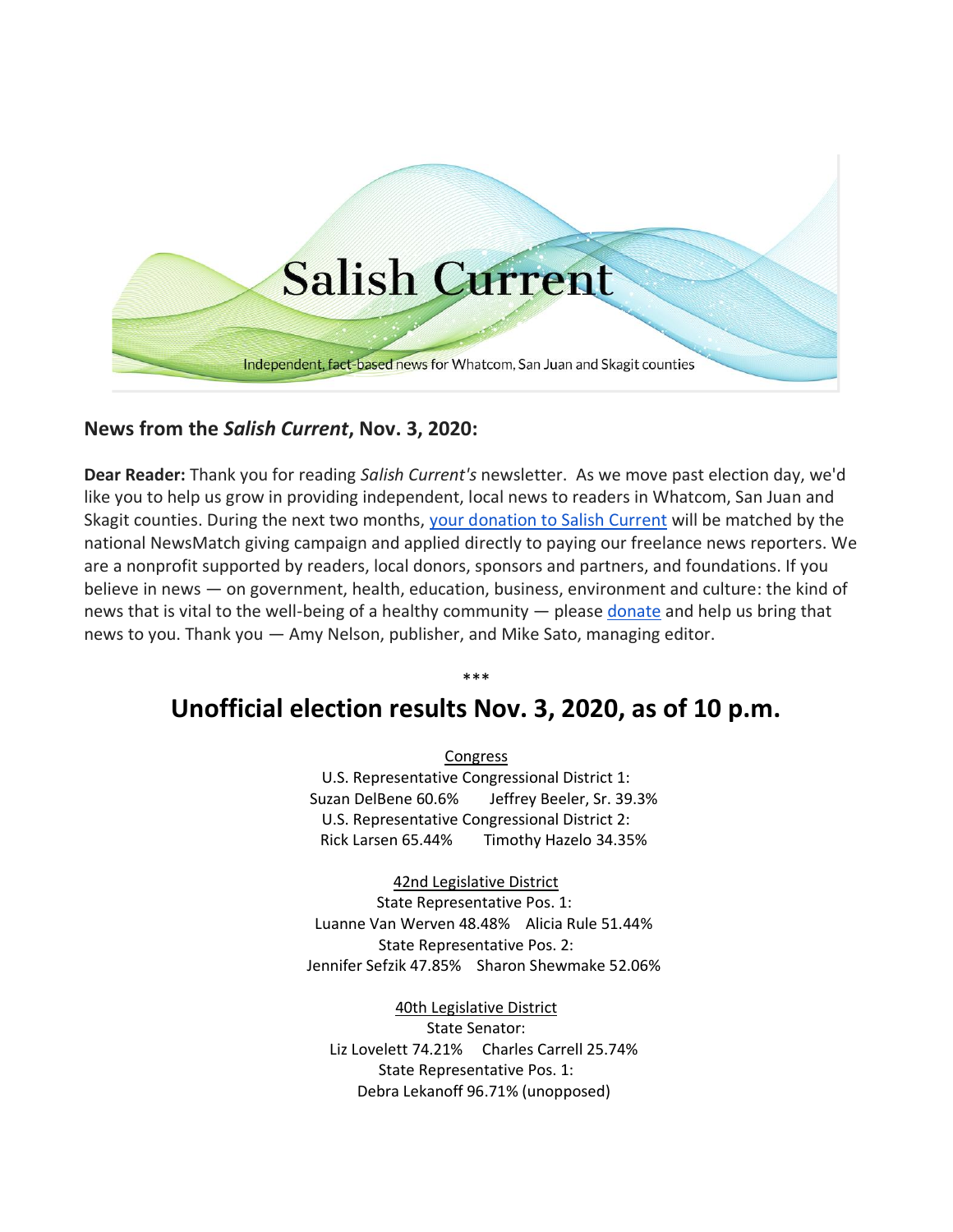State Representative Pos. 2: Alex Ramel 73.05% Russ Dzialo 26.81%

San Juan County Residency District 1 : Christine Minney 51.22% Ryan Palmateer 48.54% Residency District 2: Rick Hughes 46.78% Cindy Wolf 52.94%

#### Skagit County

Commissioner District 1: Mark Lundsten 53.30% Ron Wessen 46.70% Commissioner District 2: Peter Browning 52.80% Mary Hudson 47.20%

PUD Commissioner District 1: Kenneth Goodwin 39.15% Andrew Miller 60.85%

Superior Court Position 3: Tom Seguine 46.05% Elizabeth Yost Neidzwski 53.95%

Whatcom County PUD Commissioner District 1: Jeffrey McClure 41.01% Christine Grant 58.72%

Superior Court Position 2: Evan Jones 50.53% James Erb 49.27% Superior Court Position 4: David Freeman 78.63% Jim Nelson 21.16%

**Results of the next vote count will be announced Nov. 4, 2020, 5 p.m.**

\*

# **[Laws banning private armies go unenforced in Washington](https://salish-current.org/2020/11/03/laws-banning-private-armies-go-unenforced-in-washington/)**



A photo posted earlier this year on Facebook identifies the group as members of Three Percent of Washington posing with an Olympia police officer. Some characterize the organization as paramilitary and question the legality of such groups, while its founder sees the registered nonprofit organization as a service group.

*By Katie Hayes /* [InvestigateWest](https://www.invw.org/) — When Olympia Police Officer Tiffany Coates' cruiser rolled into a gun shop parking lot, she knew armed men were waiting for her. She wasn't concerned. Vigilantes with the group Three